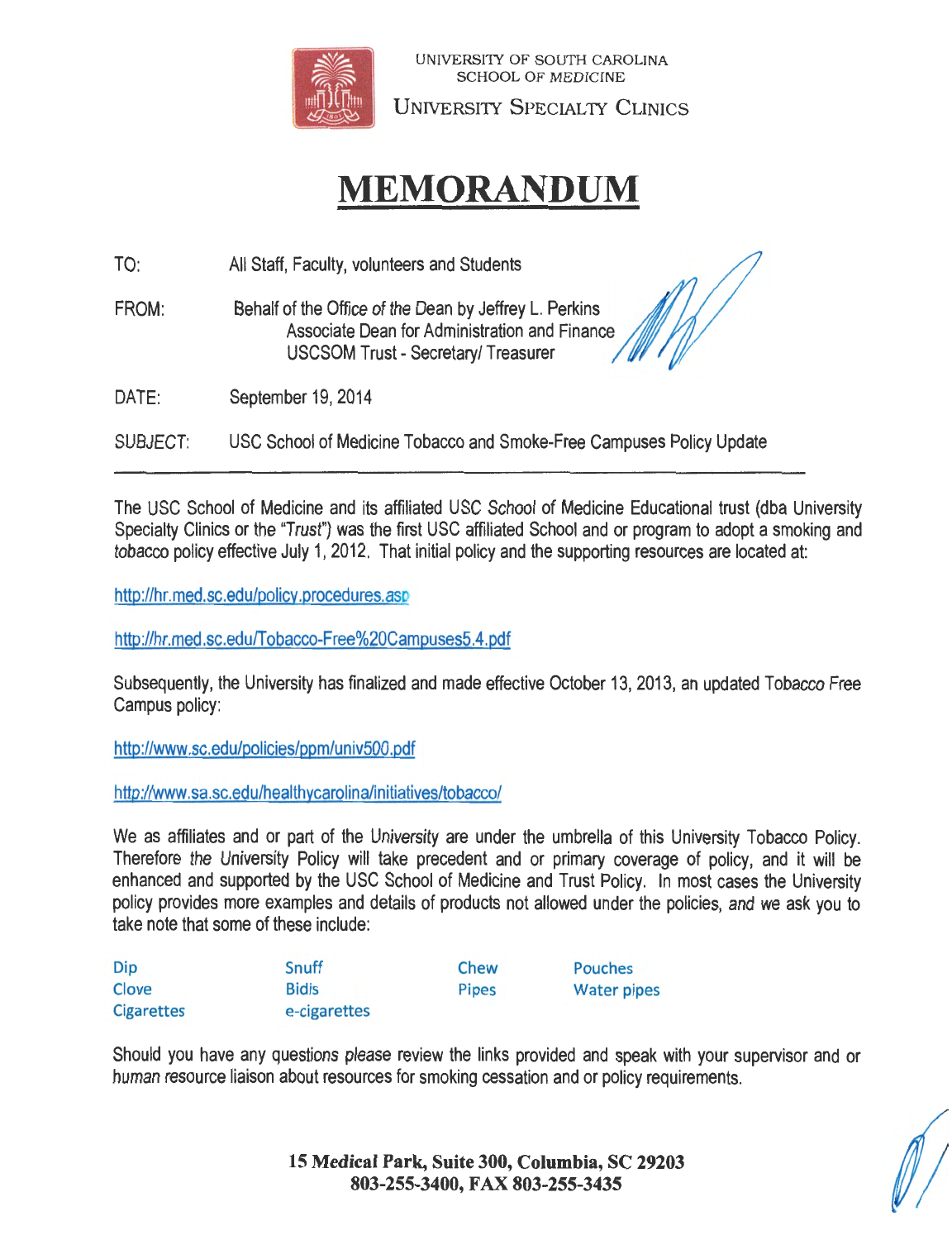## UNIVERSITY OF SOUTH CAROLINA SCHOOL OF MEDICINE-COLUMBIA CAMPUSES

## TOBACCO AND SMOKE-FREE CAMPUSES

## OPERATIONAL PROCEDURES 07 /01/2012

The language used in the University of South Carolina (USC) School of Medicine-Columbia Operational Procedures is not intended to create an employment contract between the faculty, staff, or administrative employee and the University of South Carolina. The procedures do not create any contractual rights or entitlements. The University of South Carolina reserves the right to revise the contents of the procedures, in whole or in part. No promises or assurances, whether written or oral, which are contrary to or inconsistent with the terms of this document create any contract of employment. The University's Division of Human Resources has the authority to interpret the USC School of Medicine-Columbia Operational Procedures.

#### I. PURPOSE

USC School of Medicine-Columbia is committed to promoting a healthy, tobacco and smoke-free environment for its visitors and patients, employees, faculty, and students. The purpose of these operational procedures is to provide a healthy environment, minimize the negative effects of passive smoke and tobacco use, maximize fire safety and promote wellness and good health habits within all of the USC School of Medicine-Columbia.

## II. OPERATIONAL PROCEDURES

#### A. Covered Individuals

The provisions of these procedures shall apply to all employees (including faculty and staff), patients, visitors, students, physicians and other healthcare trainees, volunteers, contractors and vendors unless otherwise noted.

## B. Use of Tobacco Products

The use of any tobacco or related smoking products are prohibited in all buildings, grounds and spaces either leased or owned by the USC School of Medicine-Columbia. The USC School of Medicine-Columbia Operational Procedures Tobacco and Smoke-Free Campuses, includes, but is not limited to,

$$
\mathbb{Q}^{\mathbb{Z}}
$$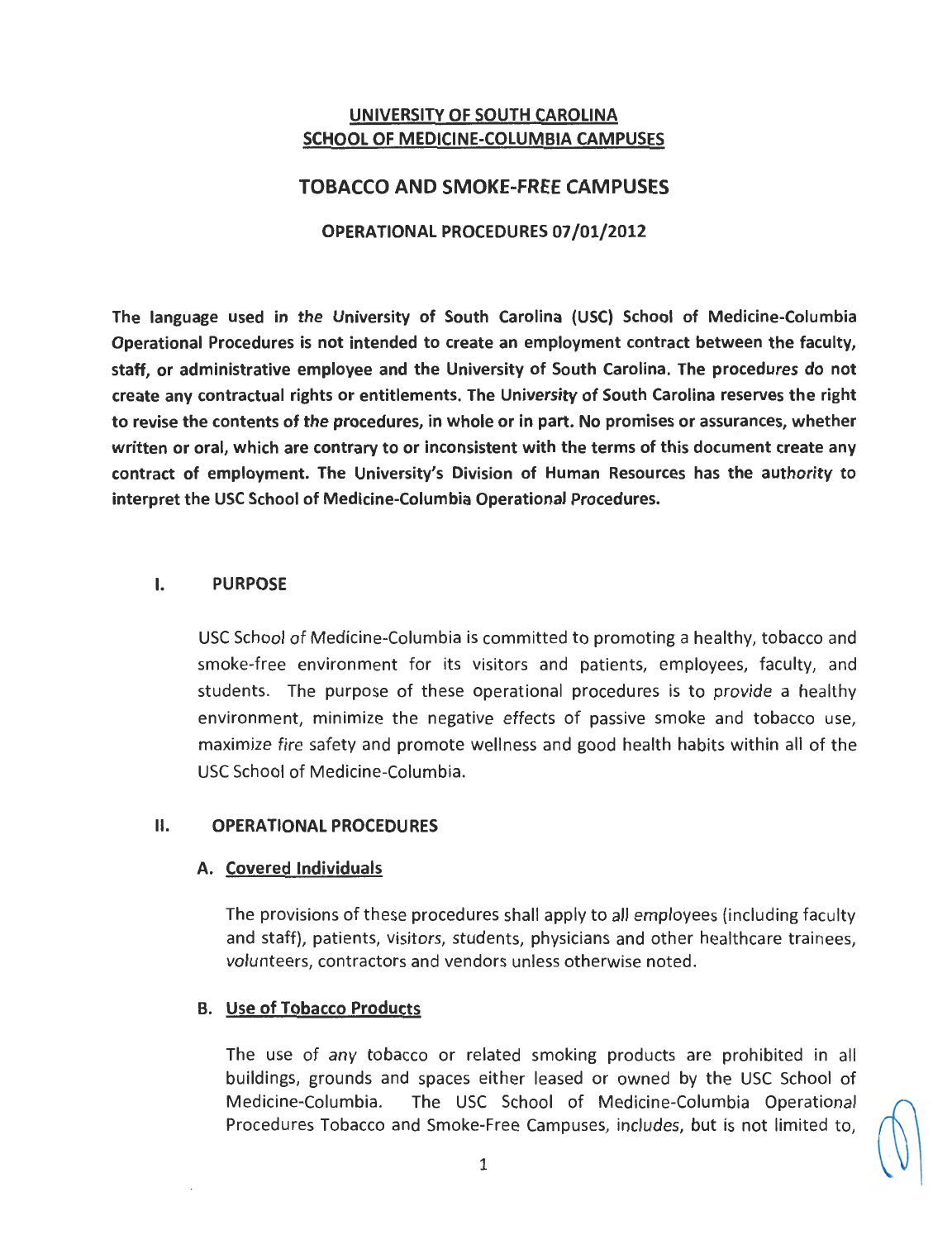offices, classrooms, laboratories, elevators, stairwells, restrooms, shuttle buses, shuttle bus stops, sidewalks, parking areas, meeting rooms, hallways, lobbies, and other common areas. The use of tobacco products in USC School of Medicine-Columbia owned, operated or leased vehicles is prohibited. Use of tobacco products is also prohibited in personal vehicles parked on USC School of Medicine-Columbia properties. USC School of Medicine-Columbia also discourages the use of tobacco and smoking products by staff or visitors on properties adjacent to the campus.

#### **C.** List of Tobacco and Smoking Products

Tobacco and smoking products include, but not limited to, cigarettes, cigars, pipes, chewing tobacco, e-cigarettes and other smokeless tobacco products or substitutions.

#### **D. Related Issues**

Employees, students, volunteers, contractors and vendors are expected to adhere to professional standards of appearance and not have an odor of tobacco products on their clothing or person.

#### **Ill. INFORMATION AND PROCEDURES**

#### **A. Faculty/Staff /Volunteers**

- 1. Faculty, staff and volunteers are expected to comply with the Tobacco and Smoke-Free Campus Operational Procedures and assist with sharing information about the procedures.
- 2. New employees and volunteers will be informed of the Tobacco and Smoke-Free Campus Operational Procedures during new hire orientation .
- 3. Enforcement of the procedures rests with the appropriate supervisory staff, deans, department heads and administrative officials.
- 4. When employees or volunteers observe violations of the operational procedures, they should politely remind the offender of the procedures and request that they dispose of tobacco materials.
- 5. If the employee or volunteer continues to violate the procedures, the location and time of the violation should be reported to the appropriate supervisory staff, department official, administrative head, or dean. USC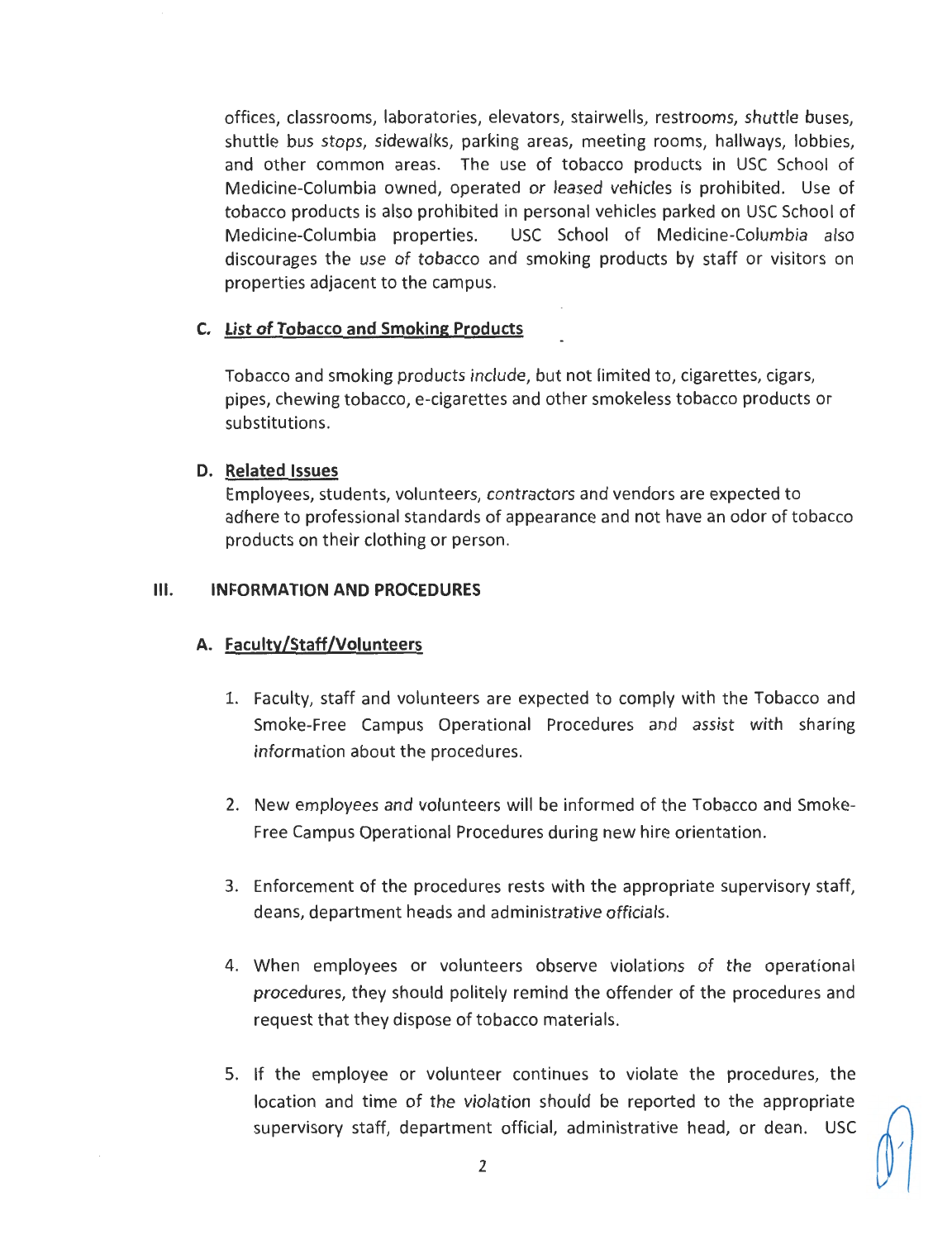School of Medicine-Columbia Human Resources may be contacted to report violations.

6. Violation patterns will be assessed and appropriate action initiated. Employees who are found to be in violation will be disciplined in accordance with the USC HR Policy 1.30 Disciplinary Action and Termination for Cause.

## **B. Patients**

- 1. Faculty, staff and clinical staff with patient care responsibilities are responsible for communicating and ensuring compliance with the Tobacco and Smoke-Free Operational Procedures.
- 2. Upon admission/check-in, new patients will be informed of the operational procedures and a copy will be provided upon request.
- 3. Patients violating the operational procedures will be asked to dispose of tobacco materials.

## **C. Visitors**

- 1. Visitors will be informed of the operational procedures and asked to comply while they are on USC School of Medicine-Columbia properties.
- 2. Signage will be posted throughout USC School of Medicine-Columbia buildings and grounds; stating this · facility is a tobacco and smoke-free campus.
- 3. All employees and volunteers are encouraged to assist with the education of visitors regarding our operational procedures.
- 4. Employees are expected to help enforce the operational procedures with visitors by requesting that they dispose of tobacco materials and respect the USC School of Medicine-Columbia healthcare mission and tobacco and smoke-free campuses.
- 5. If a visitor is observed repeatedly violating our operational procedures after being advised of the procedures, staff should note the location and time of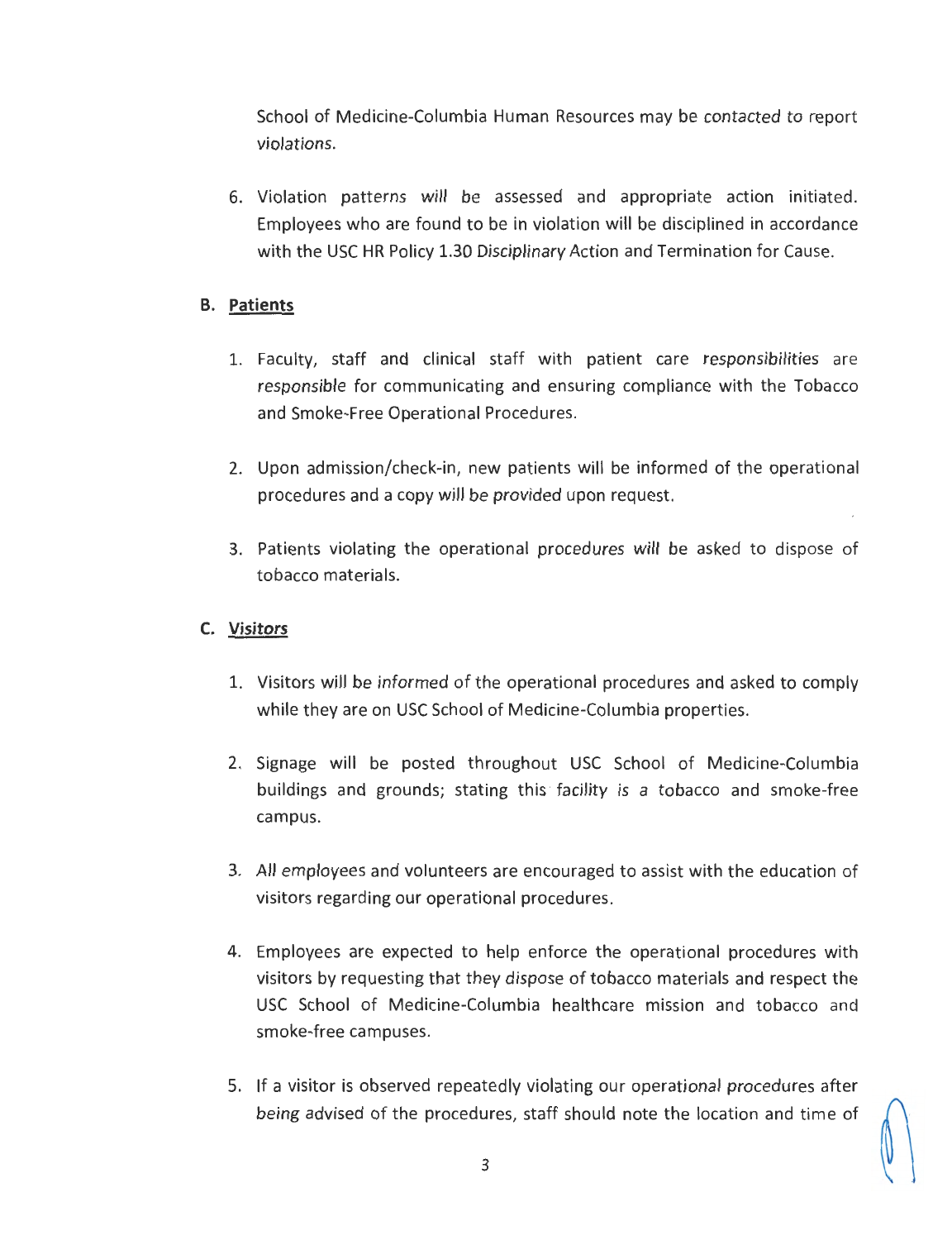the violation and contact their respective manager, department head, or human resources office.

## **D. Students**

- 1. New students will be informed of the Tobacco and Smoke-Free Campuses Operational Procedures during orientation .
- 2. Enforcement of the procedures rests with the Office of the Associate Dean for Medical Education and Academic Affairs
- 3. When students observe violations of the procedures, they should remind their fellow students of the procedures regarding tobacco use on campus and ask them to dispose of the tobacco materials.
- 4. If the student continues to violate the operational procedures, the location and time of the violation should be reported to the Office of Student Services.
- 5. Violation patterns will be assessed and appropriate action initiated.
- 6. Affiliation agreements will include the Tobacco and Smoke-Free Campuses Operational Procedures so that students from other schools will be advised of the procedures for the USC School of Medicine-Columbia.

## **E. Physicians or other Healthcare Trainees**

- 1. New physicians or other healthcare trainees will be informed of the Tobacco and Smoke-Free Campuses Operational Procedures during orientation.
- 2. Enforcement of the procedures rests with the respective program supervisor.
- 3. When physicians or other healthcare trainees observe violations of the procedures, they should remind their fellow physician or other healthcare trainee of the procedures regard ing tobacco use on campus and ask them to dispose of the tobacco materials.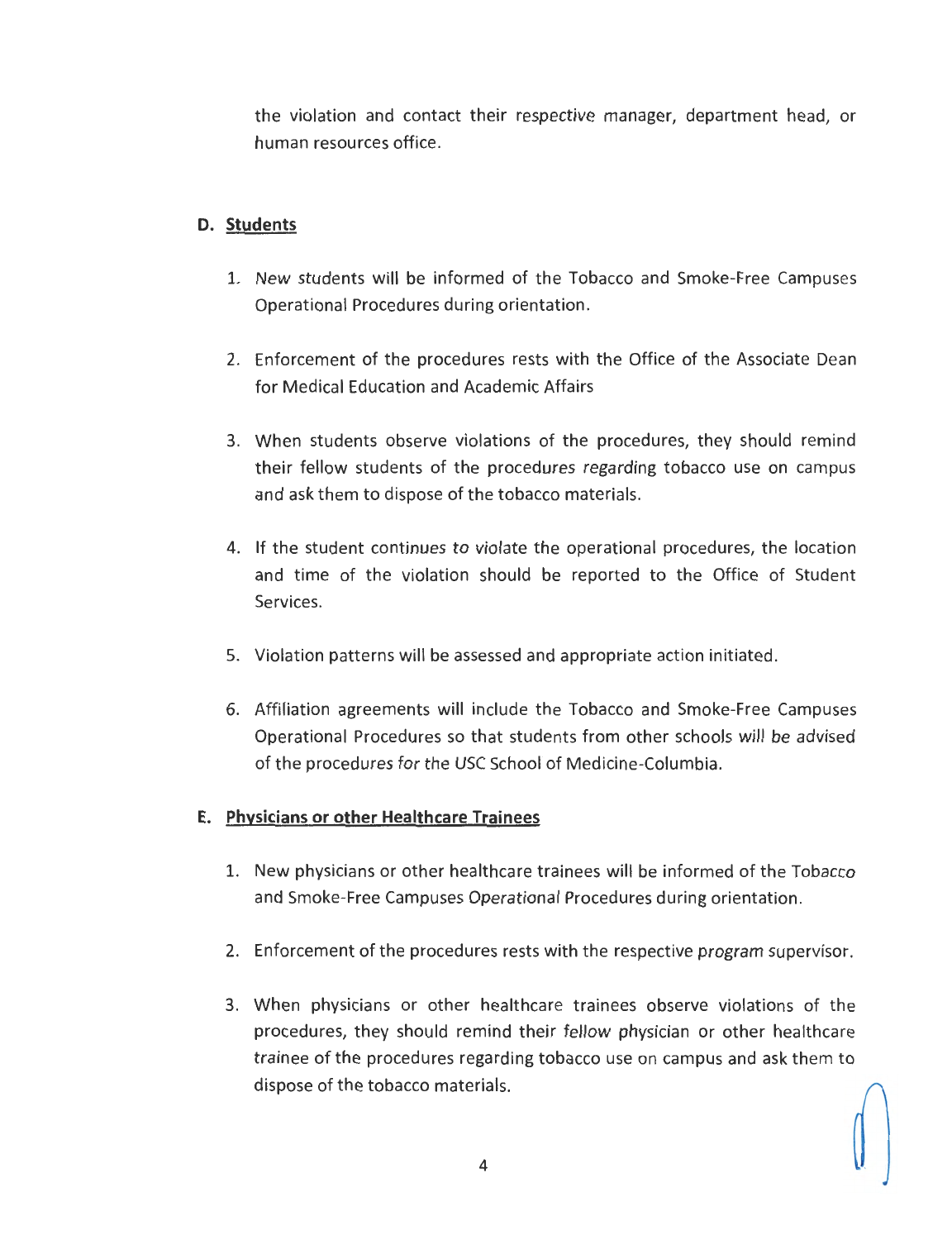- 4. If the physician or other healthcare trainees continue to violate the operational procedures, the location and time of the violation should be reported to the respective program supervisor.
- 5. Violation patterns will be assessed and appropriate action initiated.
- 6. Affiliation agreements will include the Tobacco and Smoke-Free Campuses Operational Procedures so that physicians or other healthcare trainees from other schools will be advised of the procedures for the USC School of Medicine-Columbia.

## **F. Contractors/Vendors**

- 1. A provision will be inserted in all contracts, e.g. construction and/or maintenance, to prohibit the employees of contractor/vendors from using tobacco materials on property owned or leased by USC School of Medicine-Columbia.
- 2. Failure by the contractor/vendor or their employees to comply with the provisions of these operational procedures could result in the termin ation of the contract.

## IV. . **ENFORCEMENT**

- **A.** The monitoring and enforcement of these operational procedures is the responsibility of ALL USC School of Medicine faculty, employees, students, and volunteers. Each individual should consistently and politely bring any infractions of these procedures to the attention of the person or persons observed violating the operational procedures for a Tobacco and Smoke-Free Campus.
- **B.** The USC School of Medicine faculty, staff and students will assist in the enforcement of this policy by reporting violations to the appropriate manager or supervisor. Employees are also expected to assume leadership roles by adhering to the operational procedures provisions and by reminding others who aren't in compliance of the operational procedures provisions.